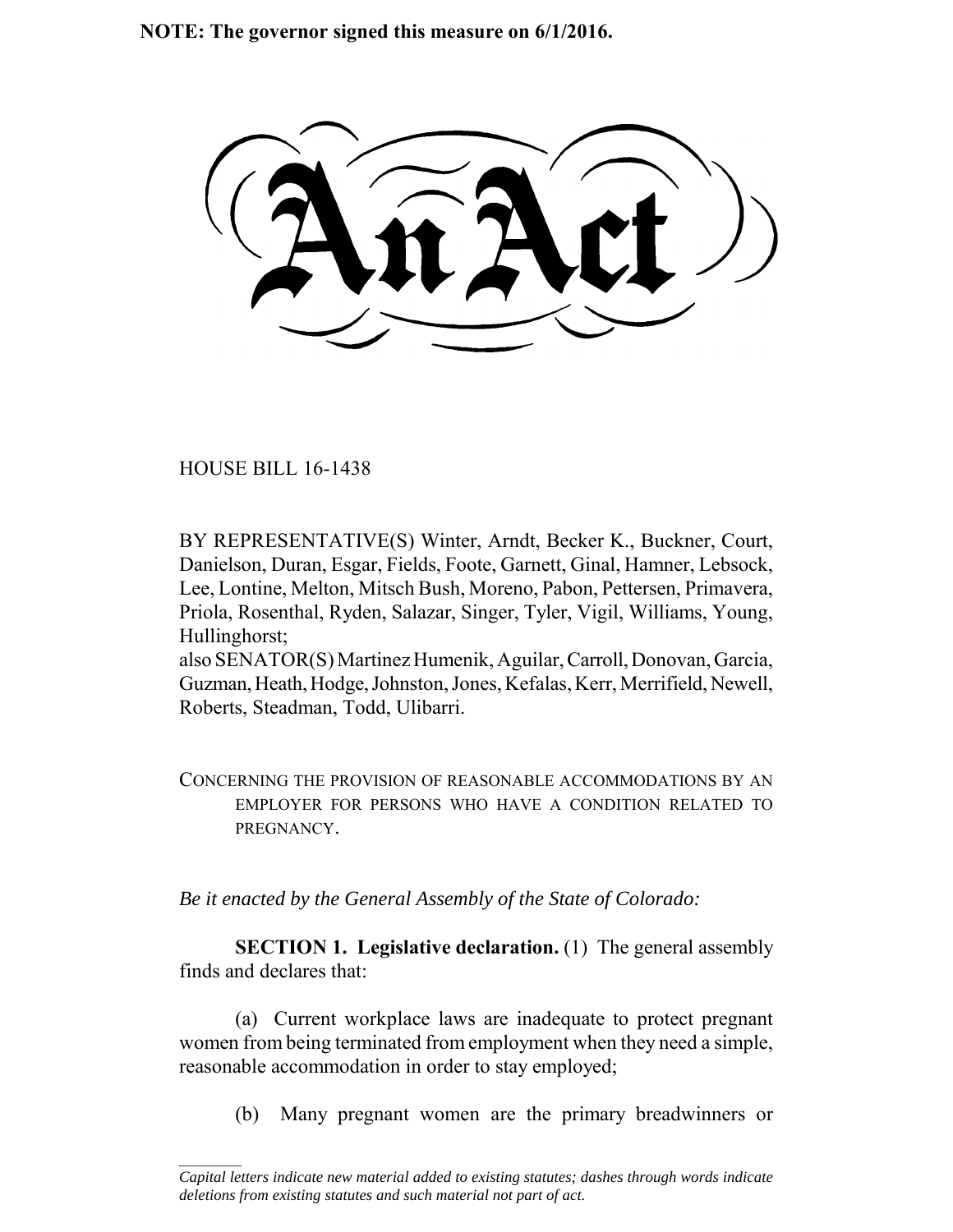co-breadwinners for their families, and, if they lose their jobs, their families will suffer:

(c) Becoming unemployed due to lack of accommodations in the workplace is an outcome that families cannot afford in today's difficult economy; and

(d) By continuing to stay employed, pregnant women are able to generate income that is not only integral to their families' economic security, but that also benefits the larger economy by contributing to the gross national product. Additionally, keeping women in the work force saves taxpayer money in the form of unemployment insurance and other public benefits.

(2) Therefore, it is the intent of the general assembly to combat pregnancy discrimination, promote public health, and ensure full and equal protection for women in the labor force by requiring employers to provide reasonable accommodations to employees with conditions related to pregnancy, childbirth, or a related condition.

**SECTION 2.** In Colorado Revised Statutes, 24-34-401, **amend** (8) as follows:

**24-34-401. Definitions.** As used in this part 4, unless otherwise defined in section 24-34-301 or unless the context otherwise requires:

(8) "Unfair employment practice" means those practices specified as discriminatory or unfair in section SECTIONS 24-34-402 AND 24-34-402.3.

**SECTION 3.** In Colorado Revised Statutes, **add** 24-34-402.3 as follows:

**24-34-402.3. Prohibition of discrimination - pregnancy, childbirth, and related conditions - reasonable accommodations required - notice of rights - definitions.** (1) (a) AN EMPLOYER SHALL:

(I) PROVIDE REASONABLE ACCOMMODATIONS TO PERFORM THE ESSENTIAL FUNCTIONS OF THE JOB TO AN APPLICANT FOR EMPLOYMENT OR AN EMPLOYEE FOR HEALTH CONDITIONS RELATED TO PREGNANCY OR THE

## PAGE 2-HOUSE BILL 16-1438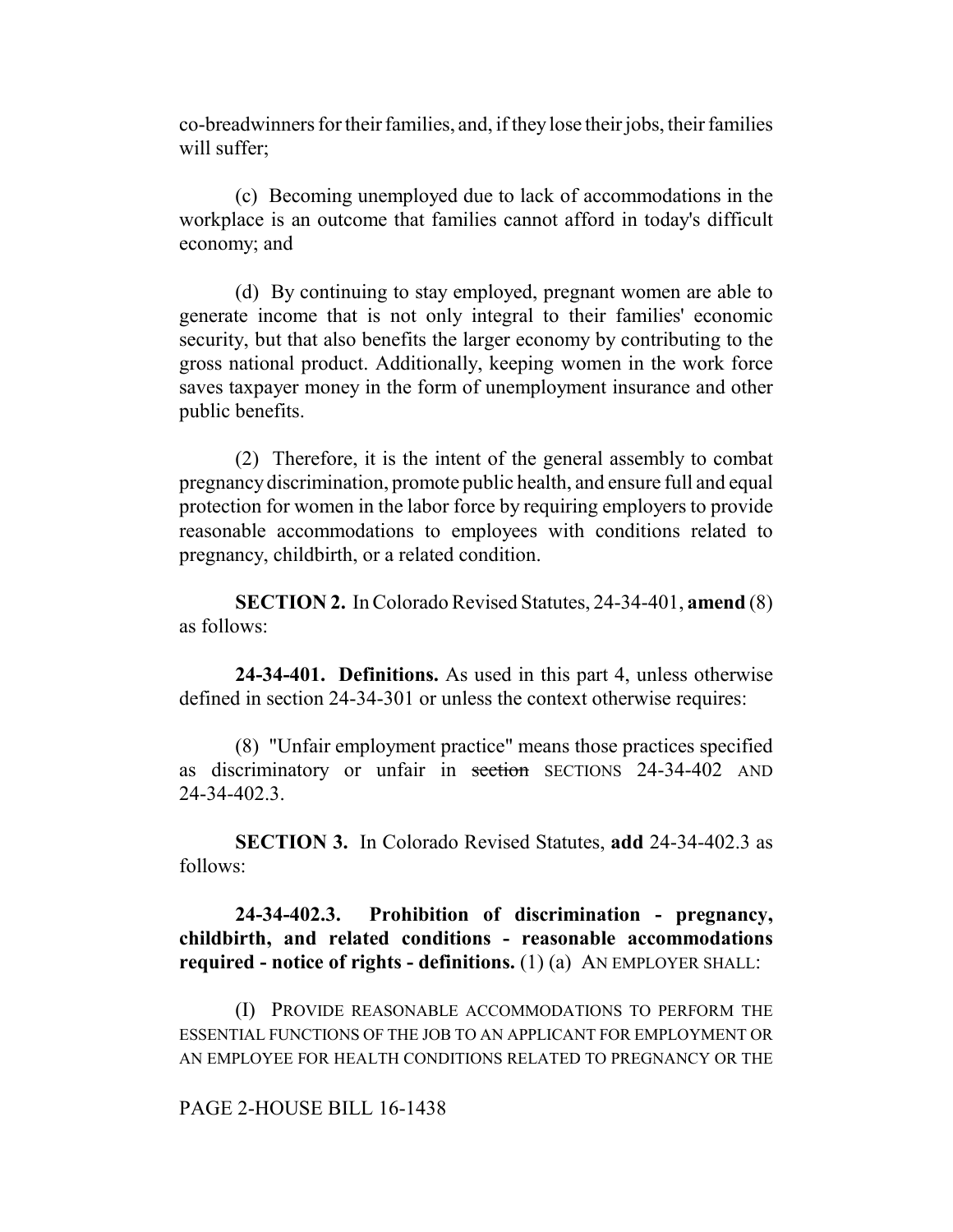PHYSICAL RECOVERY FROM CHILDBIRTH, IF THE APPLICANT OR EMPLOYEE REQUESTS THE REASONABLE ACCOMMODATIONS, UNLESS THE ACCOMMODATION WOULD IMPOSE AN UNDUE HARDSHIP ON THE EMPLOYER'S BUSINESS;

(II) NOT TAKE ADVERSE ACTION AGAINST AN EMPLOYEE WHO REQUESTS OR USES A REASONABLE ACCOMMODATION RELATED TO PREGNANCY, PHYSICAL RECOVERY FROM CHILDBIRTH, OR A RELATED CONDITION;

(III) NOT DENY EMPLOYMENT OPPORTUNITIES TO AN APPLICANT OR EMPLOYEE BASED ON THE NEED TO MAKE A REASONABLE ACCOMMODATION RELATED TO THE APPLICANT'S OR EMPLOYEE'S PREGNANCY, PHYSICAL RECOVERY FROM CHILDBIRTH, OR A RELATED CONDITION;

(IV) NOT REQUIRE AN APPLICANT OR EMPLOYEE AFFECTED BY PREGNANCY, PHYSICAL RECOVERY FROM CHILDBIRTH, OR A RELATED CONDITION TO ACCEPT AN ACCOMMODATION THAT THE APPLICANT OR EMPLOYEE HAS NOT REQUESTED OR AN ACCOMMODATION THAT IS UNNECESSARY FOR THE APPLICANT OR EMPLOYEE TO PERFORM THE ESSENTIAL FUNCTIONS OF THE JOB; AND

(V) NOT REQUIRE AN EMPLOYEE TO TAKE LEAVE IF THE EMPLOYER CAN PROVIDE ANOTHER REASONABLE ACCOMMODATION FOR THE EMPLOYEE'S PREGNANCY, PHYSICAL RECOVERY FROM CHILDBIRTH, OR RELATED CONDITION.

(b) AN EMPLOYER MAY REQUIRE AN EMPLOYEE OR APPLICANT TO PROVIDE A NOTE STATING THE NECESSITY OF A REASONABLE ACCOMMODATION FROM A LICENSED HEALTH CARE PROVIDER BEFORE PROVIDING A REASONABLE ACCOMMODATION.

(2) IF AN APPLICANT OR AN EMPLOYEE REQUESTS AN ACCOMMODATION, THE EMPLOYER AND APPLICANT OR EMPLOYEE SHALL ENGAGE IN A TIMELY, GOOD-FAITH, AND INTERACTIVE PROCESS TO DETERMINE EFFECTIVE, REASONABLE ACCOMMODATIONS FOR THE APPLICANT OR EMPLOYEE FOR CONDITIONS RELATED TO PREGNANCY, PHYSICAL RECOVERY FROM CHILDBIRTH, OR A RELATED CONDITION.

(3) (a) THE EMPLOYER SHALL PROVIDE WRITTEN NOTICE OF THE

PAGE 3-HOUSE BILL 16-1438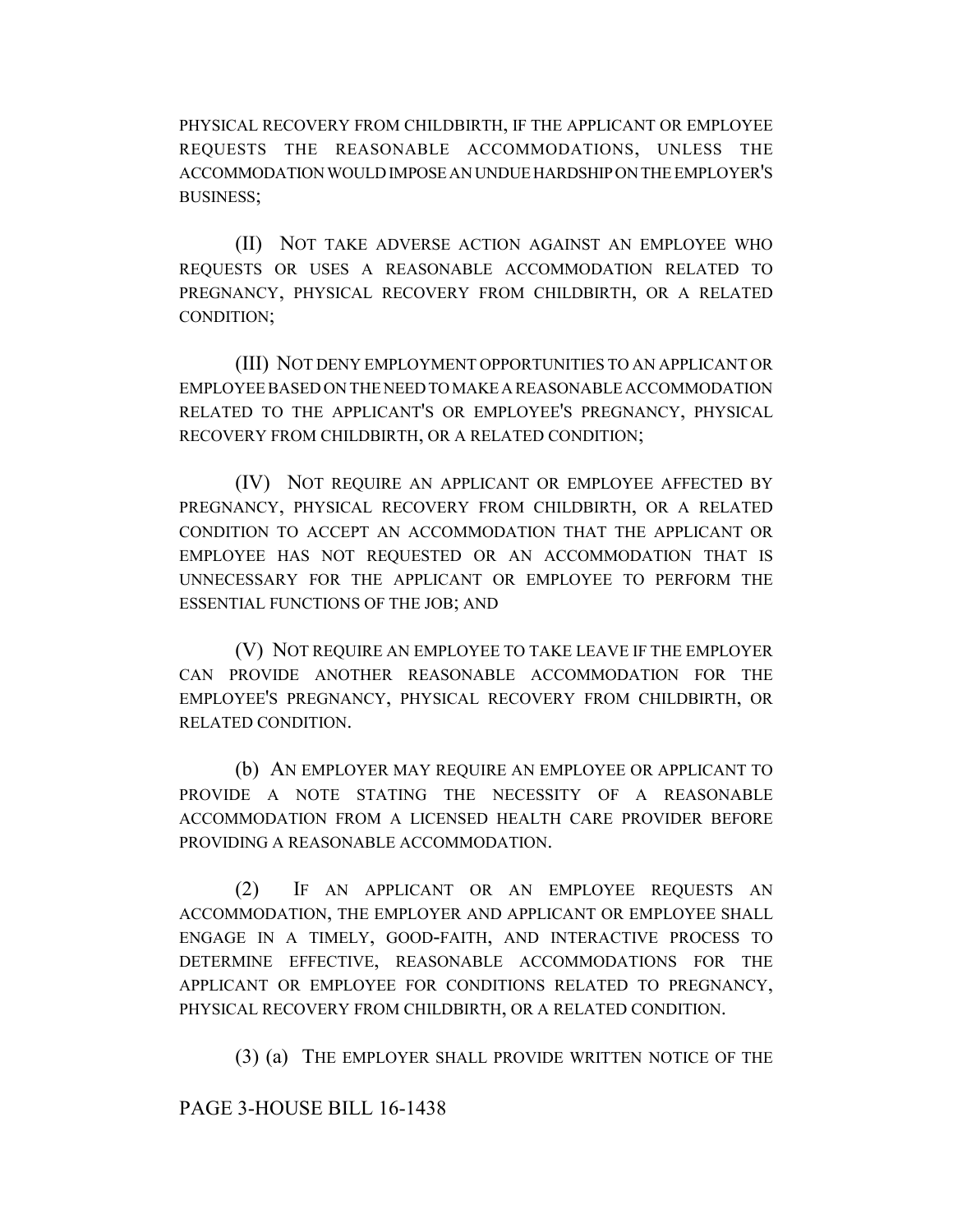RIGHT TO BE FREE FROM DISCRIMINATORY OR UNFAIR EMPLOYMENT PRACTICES PURSUANT TO THIS SECTION TO:

(I) NEW EMPLOYEES AT THE START OF EMPLOYMENT; AND

(II) EXISTING EMPLOYEES WITHIN ONE HUNDRED TWENTY DAYS AFTER THE EFFECTIVE DATE OF THIS SECTION.

(b) THE EMPLOYER SHALL POST THE REQUIRED NOTICE IN A CONSPICUOUS PLACE IN THE EMPLOYER'S PLACE OF BUSINESS IN AN AREA ACCESSIBLE TO EMPLOYEES.

(4) AS USED IN THIS SECTION:

(a) "ADVERSE ACTION" MEANS AN ACTION WHERE A REASONABLE EMPLOYEE WOULD HAVE FOUND THE ACTION MATERIALLY ADVERSE, SUCH THAT IT MIGHT HAVE DISSUADED A REASONABLE WORKER FROM MAKING OR SUPPORTING A CHARGE OF DISCRIMINATION.

(b) "REASONABLE ACCOMMODATIONS" MAY INCLUDE, BUT IS NOT LIMITED TO, THE PROVISION OF MORE FREQUENT OR LONGER BREAK PERIODS; MORE FREQUENT RESTROOM, FOOD, AND WATER BREAKS; ACQUISITION OR MODIFICATION OF EQUIPMENT OR SEATING; LIMITATIONS ON LIFTING; TEMPORARY TRANSFER TO A LESS STRENUOUS OR HAZARDOUS POSITION IF AVAILABLE, WITH RETURN TO THE CURRENT POSITION AFTER PREGNANCY; JOB RESTRUCTURING; LIGHT DUTY, IF AVAILABLE; ASSISTANCE WITH MANUAL LABOR; OR MODIFIED WORK SCHEDULES AS LONG AS THE EMPLOYER IS NOT REQUIRED TO DO ANY OF THE FOLLOWING:

(I) HIRE NEW EMPLOYEES THAT THE EMPLOYER WOULD NOT OTHERWISE HAVE HIRED;

(II) DISCHARGE AN EMPLOYEE, TRANSFER ANOTHER EMPLOYEE WITH MORE SENIORITY, OR PROMOTE ANOTHER EMPLOYEE WHO IS NOT QUALIFIED TO PERFORM THE NEW JOB;

(III) CREATE A NEW POSITION, INCLUDING A LIGHT DUTY POSITION FOR THE EMPLOYEE, UNLESS A LIGHT DUTY POSITION WOULD BE PROVIDED FOR ANOTHER EQUIVALENT EMPLOYEE; OR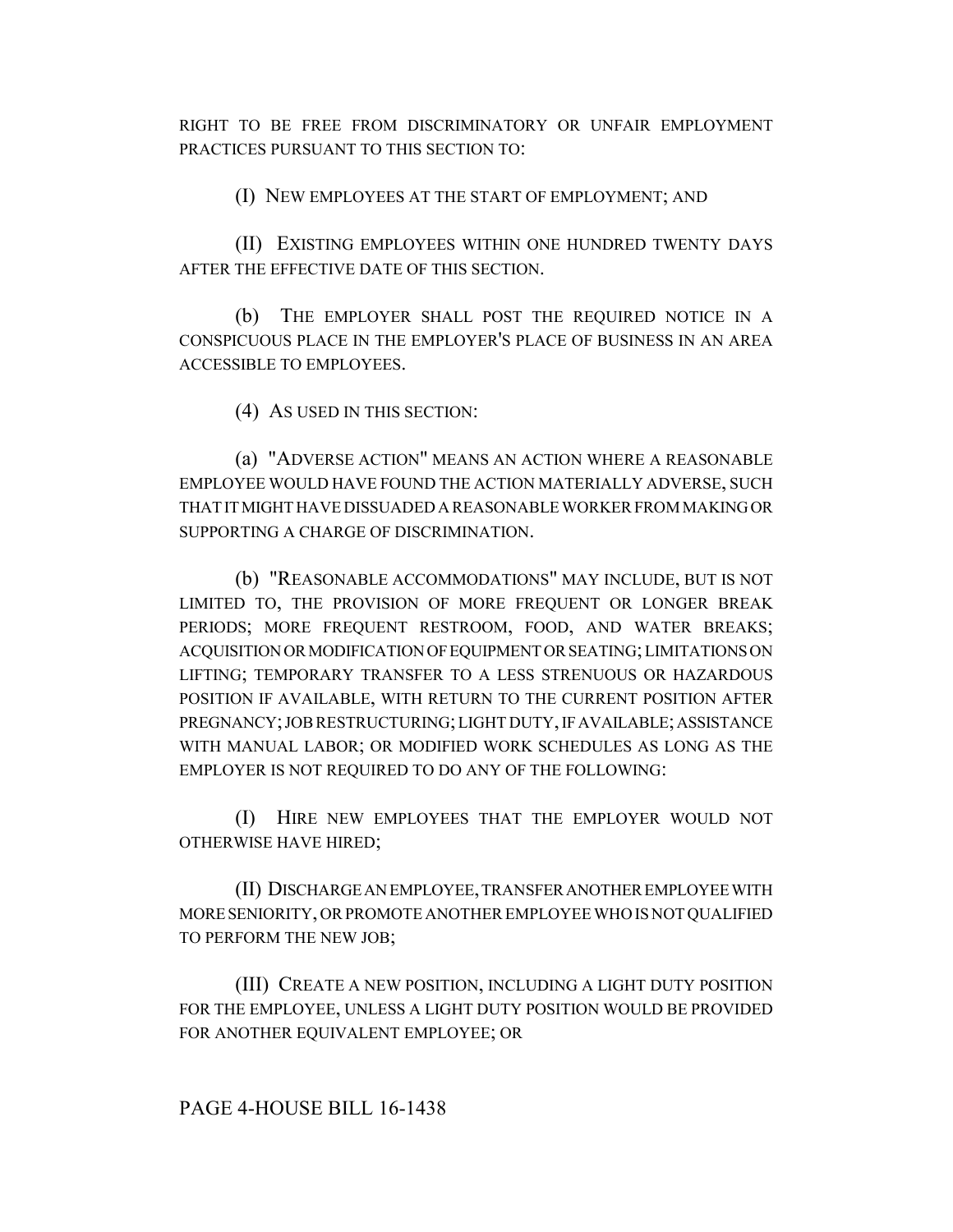(IV) PROVIDE THE EMPLOYEE PAID LEAVE BEYOND THAT WHICH IS PROVIDED TO SIMILARLY SITUATED EMPLOYEES.

(c) (I) "UNDUE HARDSHIP", IN CONNECTION WITH A REQUESTED ACCOMMODATION, MEANS AN ACTION REQUIRING SIGNIFICANT DIFFICULTY OR EXPENSE TO THE EMPLOYER. IN DETERMINING UNDUE HARDSHIP, THE FOLLOWING FACTORS MAY BE CONSIDERED:

(A) THE NATURE AND COST OF THE ACCOMMODATION;

(B) THE OVERALL FINANCIAL RESOURCES OF THE EMPLOYER;

(C) THE OVERALL SIZE OF THE EMPLOYER'S BUSINESS WITH RESPECT TO THE NUMBER OF EMPLOYEES AND THE NUMBER, TYPE, AND LOCATION OF THE AVAILABLE FACILITIES; AND

(D) THE ACCOMMODATION'S EFFECT ON EXPENSES AND RESOURCES OR ITS EFFECT UPON THE OPERATIONS OF THE EMPLOYER.

(II) THE EMPLOYER'S PROVISION OF, OR A REQUIREMENT THAT THE EMPLOYER PROVIDE, A SIMILAR ACCOMMODATION TO OTHER CLASSES OF EMPLOYEES CREATES A REBUTTABLE PRESUMPTION THAT THE ACCOMMODATION DOES NOT IMPOSE AN UNDUE HARDSHIP.

(5) IT IS A DISCRIMINATORY OR UNFAIR EMPLOYMENT PRACTICE FOR AN EMPLOYER TO VIOLATE THIS SECTION; EXCEPT THAT A VIOLATION OF SUBSECTION (3) OF THIS SECTION IS NOT A DISCRIMINATORY OR UNFAIR EMPLOYMENT PRACTICE.

(6) (a) THIS SECTION DOES NOT PREEMPT OR LIMIT ANY OTHER PROVISION OF LAW RELATING TO SEX DISCRIMINATION OR TO PREGNANCY, PHYSICAL RECOVERY FROM CHILDBIRTH, OR A RELATED CONDITION.

(b) THIS SECTION NEITHER INCREASES NOR DECREASES AN EMPLOYEE'S RIGHTS, UNDER ANY OTHER LAW, TO PAID OR UNPAID LEAVE IN CONNECTION WITH THE EMPLOYEE'S PREGNANCY.

(7) NOTWITHSTANDING SECTION 24-34-405, A COURT SHALL NOT AWARD PUNITIVE DAMAGES IN A CIVIL ACTION INVOLVING A CLAIM OF FAILURE TO MAKE A REASONABLE ACCOMMODATION FOR AN EMPLOYEE FOR

## PAGE 5-HOUSE BILL 16-1438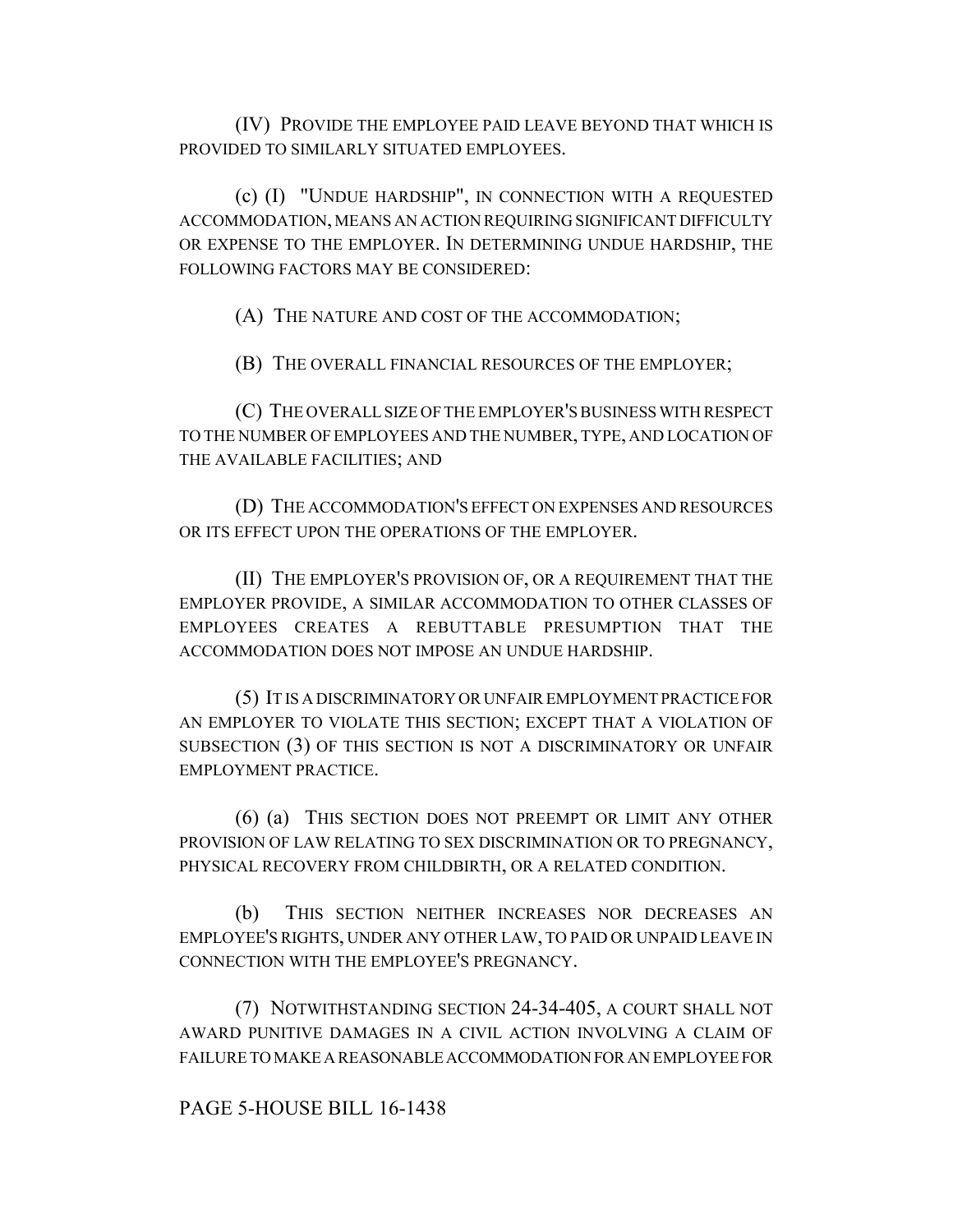CONDITIONS RELATED TO PREGNANCY OR THE PHYSICAL RECOVERY FROM CHILDBIRTH IF THE DEFENDANT DEMONSTRATES GOOD-FAITH EFFORTS TO IDENTIFY AND MAKE A REASONABLE ACCOMMODATION THAT WOULD PROVIDE AN EMPLOYEE WHO HAS A HEALTH CONDITION RELATED TO PREGNANCY OR THE PHYSICAL RECOVERY FROM CHILDBIRTH WITH AN EQUALLY EFFECTIVE OPPORTUNITY AND WOULD NOT CAUSE AN UNDUE HARDSHIP ON THE OPERATION OF THE DEFENDANT'S BUSINESS.

**SECTION 4. Act subject to petition - effective date.** This act takes effect at 12:01 a.m. on the day following the expiration of the ninety-day period after final adjournment of the general assembly (August 10, 2016, if adjournment sine die is on May 11, 2016); except that, if a referendum petition is filed pursuant to section 1 (3) of article V of the state constitution against this act or an item, section, or part of this act within such period, then the act, item, section, or part will not take effect unless